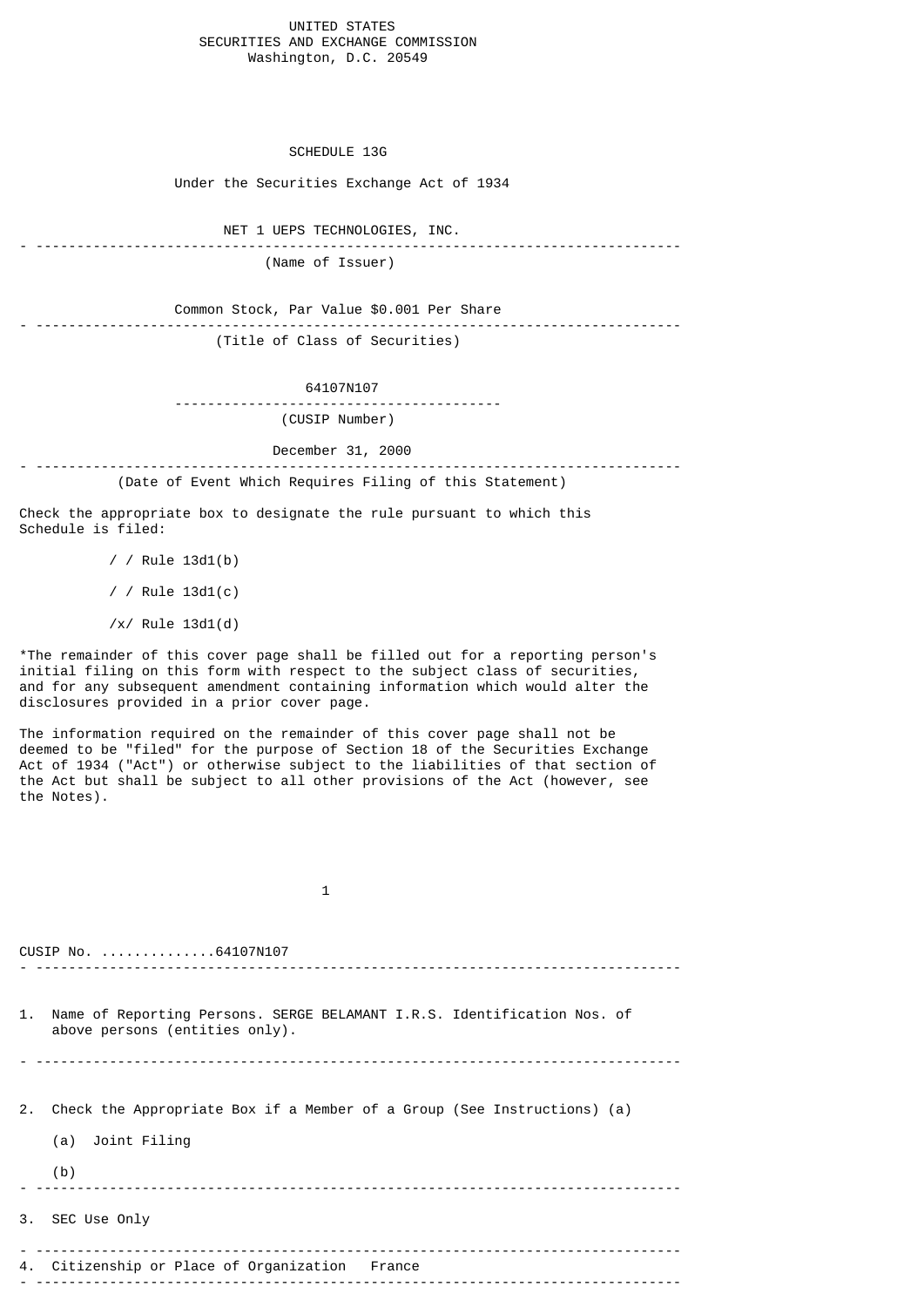Number of Shares 5. Sole Voting Power 22,614,249 Beneficially<br>Owned by Each Owned by Each ------------------------------------------------------------ Reporting Person With: 6. Shared Voting Power None ------------------------------------------------------------ 7. Sole Dispositive Power 22,614,249 ----------------------------------------------------------- 8. Shared Dispositive Power None ------------------------------------------------------------ 9. Aggregate Amount Beneficially Owned by Each Reporting Person 20,614,249 - ------------------------------------------------------------------------------- 10. Check if the Aggregate Amount in Row (9) Excludes Certain Shares (See Instructions) ................................. - ------------------------------------------------------------------------------- 11. Percent of Class epresented by Amount in Row (9) 16.1% - ------------------------------------------------------------------------------- 12. Type of Reporting Person (See Instructions) IN - -------------------------------------------------------------------------------

2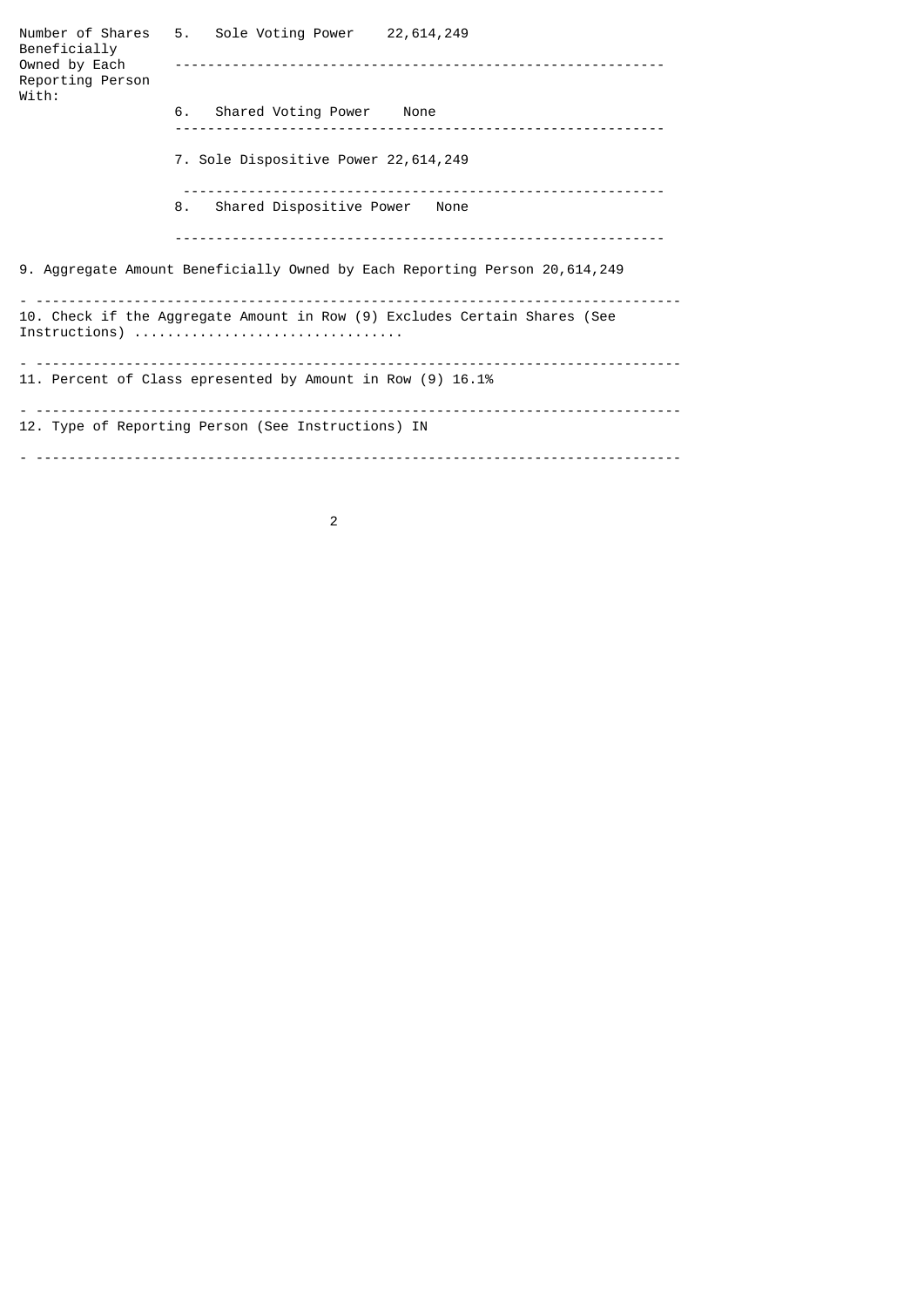#### CUSIP No. .......................64107N107 - -------------------------------------------------------------------------------

|  | 64107N107. |  |  |
|--|------------|--|--|
|--|------------|--|--|

| 1.                                                                             | Name of Reporting Persons. NET 1 HOLDINGS S.AR.L.<br>I.R.S. Identification Nos. of above persons (entities only).                                                        |  |  |  |
|--------------------------------------------------------------------------------|--------------------------------------------------------------------------------------------------------------------------------------------------------------------------|--|--|--|
| 2.<br>(a) Joint Filing                                                         | Check the Appropriate Box if a Member of a Group (See Instructions) (a)                                                                                                  |  |  |  |
| (b)                                                                            |                                                                                                                                                                          |  |  |  |
| 3. SEC Use Only                                                                |                                                                                                                                                                          |  |  |  |
|                                                                                | 4. Citizenship or Place of Organization Luxembourg                                                                                                                       |  |  |  |
| Number of Shares<br>Beneficially<br>Owned by Each<br>Reporting Person<br>With: | Sole Voting Power 8,520,578 (see note 1)<br>5.<br>6. Shared Voting Power None<br>7. Sole Dispositive Power 8,520,578 (see note 1)<br>Shared Dispositive Power None<br>8. |  |  |  |
| 9. Aggregate Amount Beneficially Owned by Each Reporting Person 8,520,578      |                                                                                                                                                                          |  |  |  |
| Instructions)                                                                  | 10. Check if the Aggregate Amount in Row (9) Excludes Certain Shares (See                                                                                                |  |  |  |
|                                                                                | 11. Percent of Class Represented by Amount in Row (9) 6.7%                                                                                                               |  |  |  |
| 12. Type of Reporting Person (See Instructions) CO                             |                                                                                                                                                                          |  |  |  |

Note 1. Serge Belamant is the chief executive officer of Net 1 Holdings S.ar.l. and in such capacity has sole voting rights and dispositive power with respect to all of the shares of common stock of Net 1 UEPS Technologies, Inc. held by Net 1 Holdings S.ar.l.

3 and 20 and 20 and 20 and 20 and 3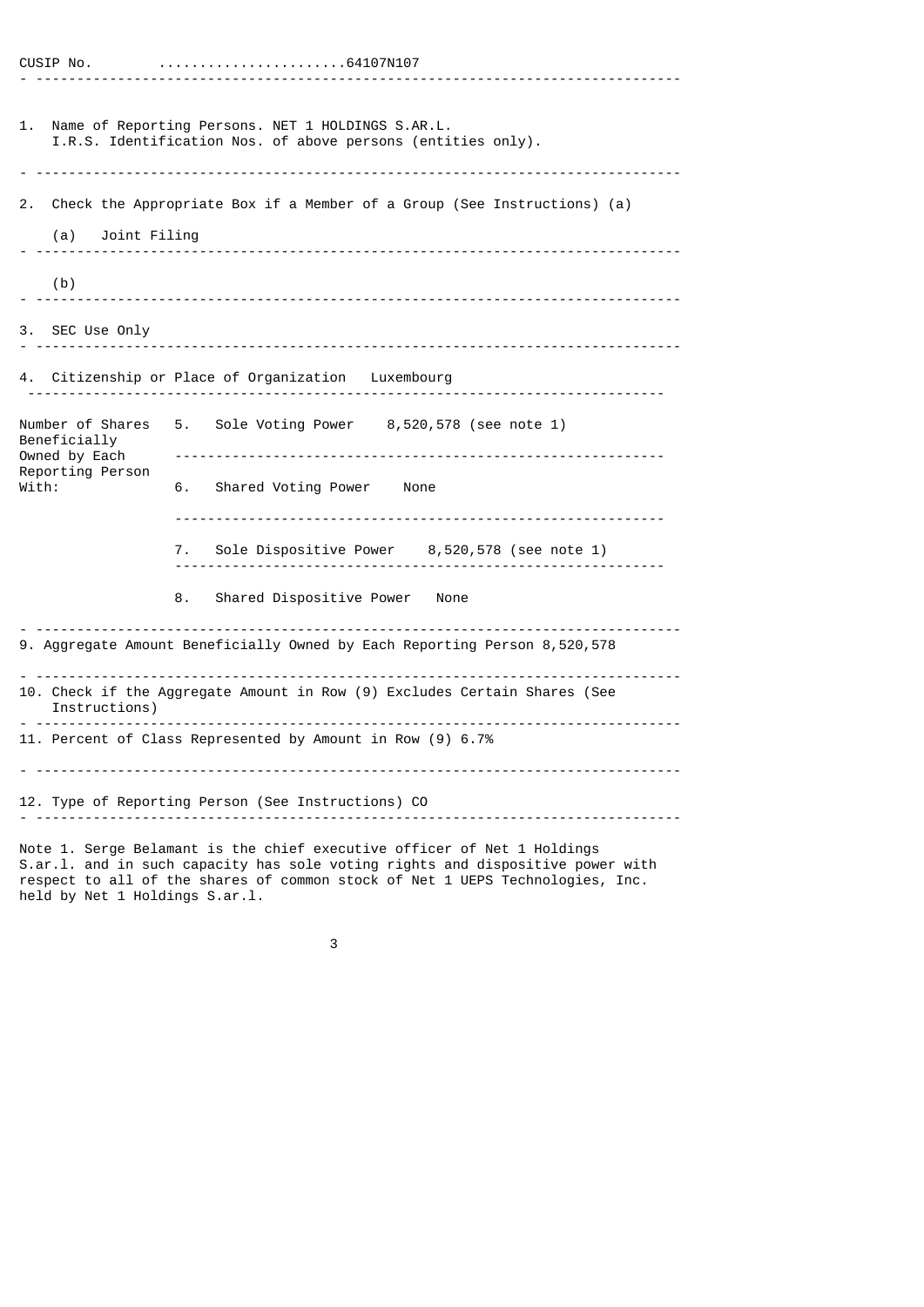This Statement on Schedule 13G relates to Common Stock, par value \$0.001 per share ("Common Stock"), of Net 1 UEPS Technologies, Inc. (the "Issuer"). The Reporting Persons are the beneficial owners of the Common Stock reported herein.

#### Item 1...

 The name of the Issuer is Net 1 UEPS Technologies, Inc. The address of the Issuer's principal executive office is 4th Floor, North Wing, President Place, Cnr Jan Smuts Avenue & Bolton Road, Rosebank, Johannesburg, South Africa.

#### Item 2.

This Schedule 13G is being filed on behalf of:

(i) Serge Belamant, a citizen of France; and

(ii) Net 1 Holdings S.ar.l., a Luxembourg company.

 The address of Dr. Belamant's principal business office is 4th Floor, North Wing, President Place, Cnr Jan Smuts Avenue & Bolton Road, Rosebank, Johannesburg, South Africa. The address of Net 1 Holdings S.ar.l.'s principal executive office is No. 6, rue Jean Monnet, L2180, Luxembourg.

 This Schedule 13G relates to shares of the Common Stock, par value \$0.001 per share, of the Issuer.

The CUSIP Number of the Issuer is 64107N107.

Item 3. If this statement is filed pursuant to ss.ss.240.13d1(b) or 240.13d2(b) or (c), check whether the person filing is a:

Not Applicable.

#### Item 4. Ownership.

 Net 1 Holdings S.ar.l. holds 8,520,578 shares of the Common Stock directly, representing 6.7% of the aggregate number of shares of Common Stock outstanding. Dr. Belamant is the beneficial owner of a total of 22,614,249 shares of the Common Stock, representing 14.6% of the aggregate number of shares of the Common Stock, assuming that Dr. Belamant converted all 11,520,578 shares of Special Convertible Preferred Stock of the Issuer he holds into Common Stock and exercised all of his options to acquire Common Stock pursuant to a stock incentive plan of the issuer and that no other holder converted its shares of Special Convertible Preferred Stock and no other person exercised options under the plan. Dr. Belamant is the beneficial owner of 8,520,578 shares of the Common Stock held by Net 1 Holdings S.ar.l. because he has the right to vote and direct the disposition of these shares in his capacity as Chief Executive Officer of Net 1 Holdings S.ar.l. Dr. Belamant is the beneficial owner of 11,593,671 shares of the Common Stock because he has the right to convert at any time any or all of the 11,593,671 shares of Special Convertible Preferred Stock of the Issuer, held on his behalf through a trust structure necessitated by South African exchange controls into an equal number of shares of Common Stock. The Special Convertible Preferred Stock has voting rights equivalent to those of the Common Stock and votes together with the Common Stock as a single class. Dr. Belamant has the right to vote and direct the disposition of the shares of Special Convertible Preferred Stock held on his behalf. Dr. Belamant is the beneficial owner of 2,500,000 shares of Common Stock because he has options to acquire such stock pursuant to stock incentive plan of the issuer. The options to acquire 2,000,000 shares of Common Stock were issued on June 7, 2004 and are exercisable in five equal annual installments starting on June 7, 2004. These options do not have an exercise price and expire on June 7, 2014. Additional options to acquire 500,000 shares of Common Stock were issued on June 7, 2004 and vest in five equal annual installments starting on June 7, 2005. These options have an exercise price of \$0.50 per share and expire on June 7, 2015.

Item 5. Ownership of Five Percent or Less of a Class.

Not Applicable.

Item 6. Ownership of More than Five Percent on Behalf of Another Person.

Not Applicable.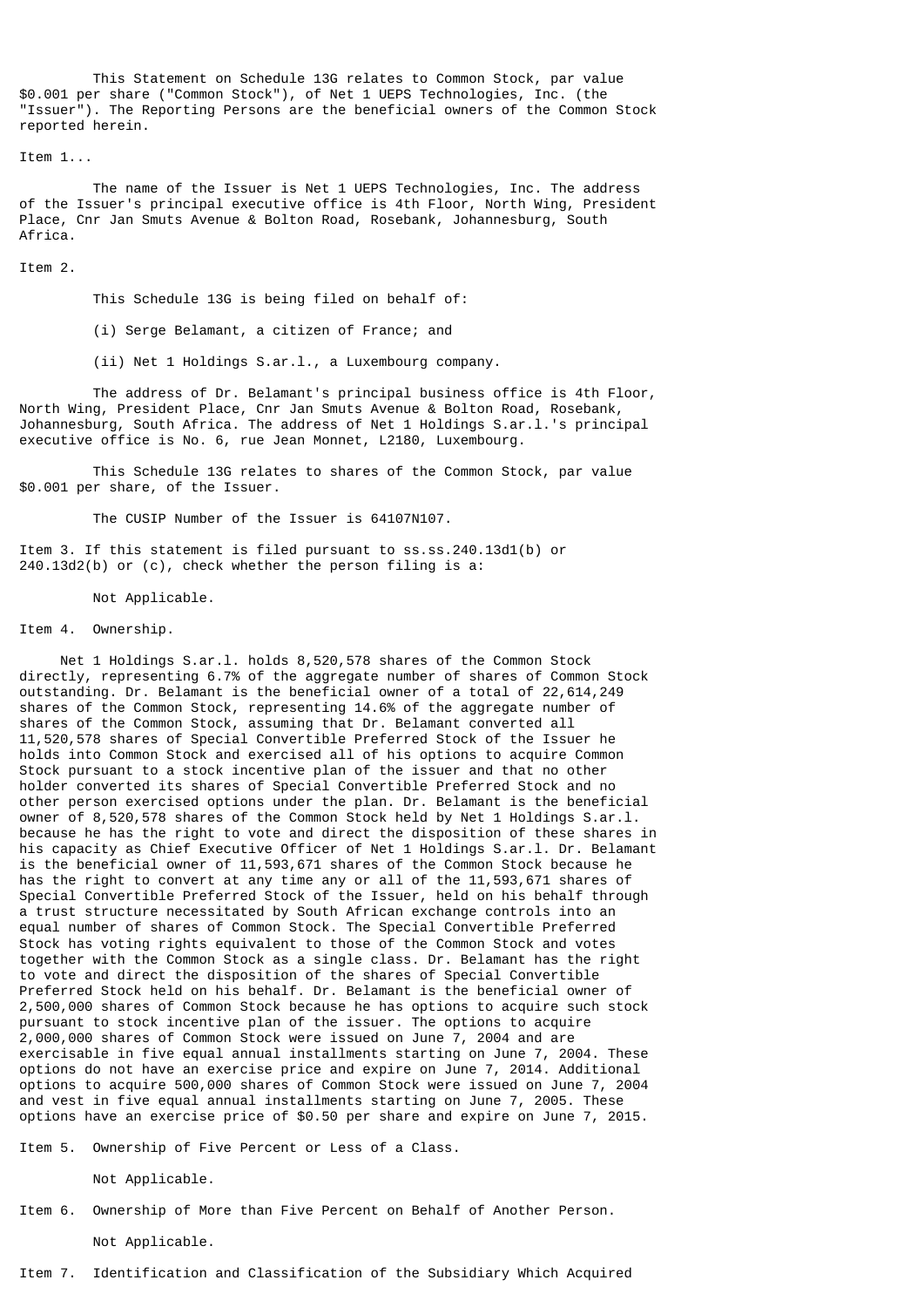the Security Being Reported on By the Parent Holding Company.

Not Applicable.

Item 8. Identification and Classification of Members of the Group.

Not Applicable

Item 9. Notice of Dissolution of Group.

Not Applicable.

Item 10. Certification.

Not Applicable.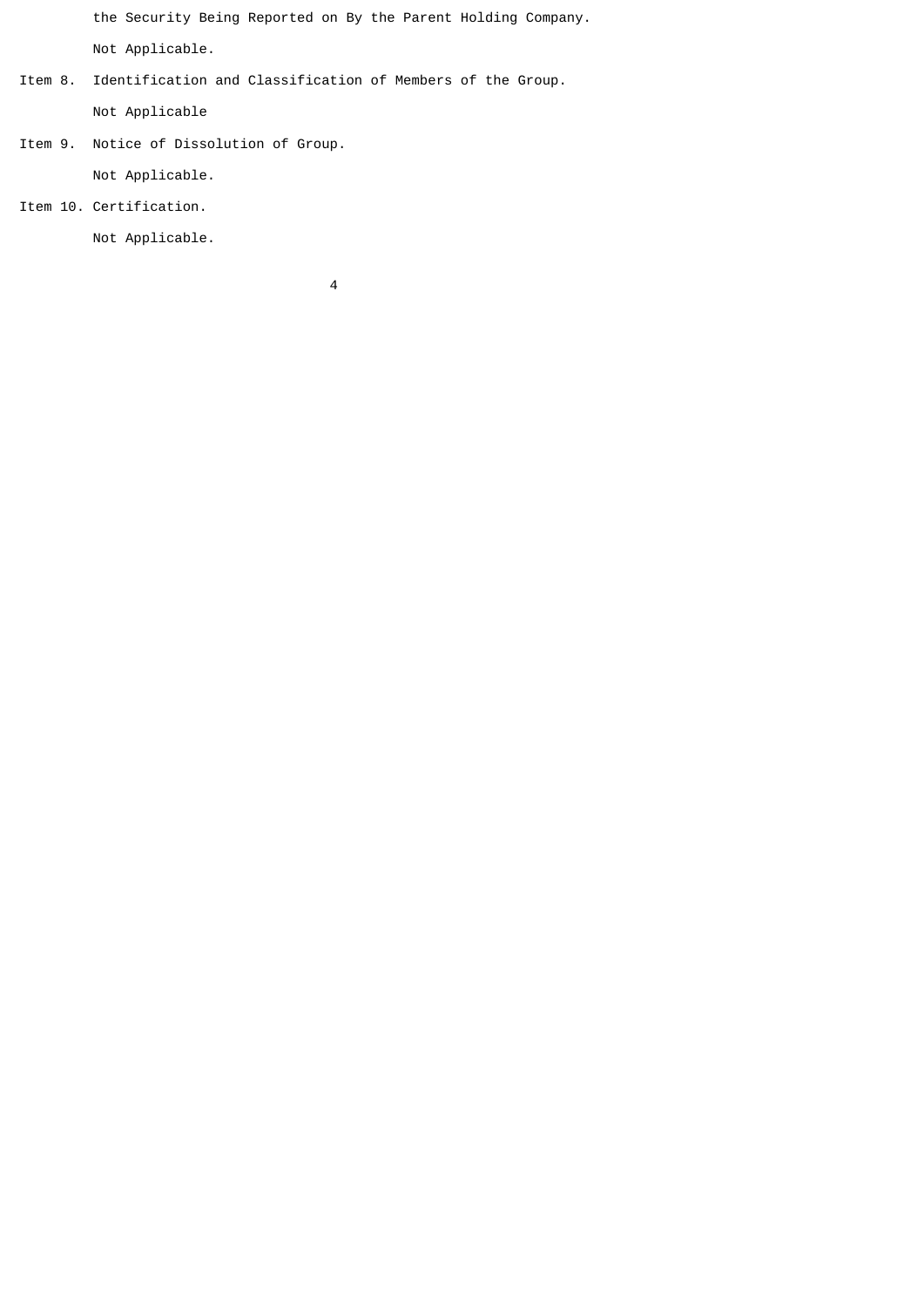## SIGNATURES

 After reasonable inquiry and to the best of my knowledge and belief, I certify that the information set forth in this statement is true, complete and correct.

Date: August 16, 2004

 /s/ Serge Belamant ------------------------------------ Name: Serge Belamant

NET 1 HOLDINGS S.AR.L

 By: /s/ Serge Belamant -------------------------------------- Name: Serge Belamant Title: Chief Executive Officer

the contract of the contract of the contract of the contract of the contract of the contract of the contract o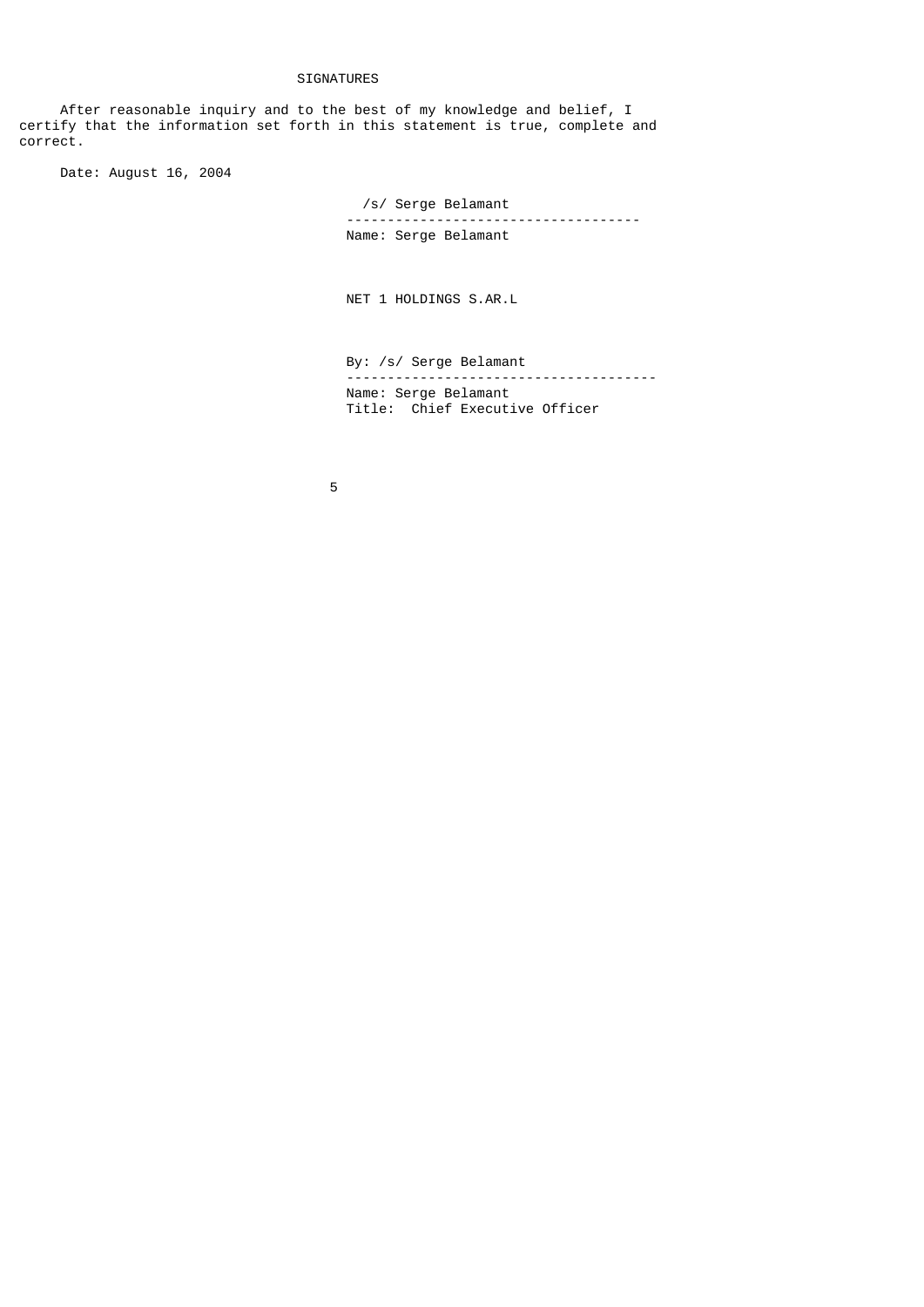# EXHIBIT INDEX

| Exhibit<br>Number | Description | Sequentially<br>Numbered Page |
|-------------------|-------------|-------------------------------|
| - --------        |             |                               |

1 Joint Filing Agreement dated August 16, 2004, of the Reporting Persons

 $\sim$  6